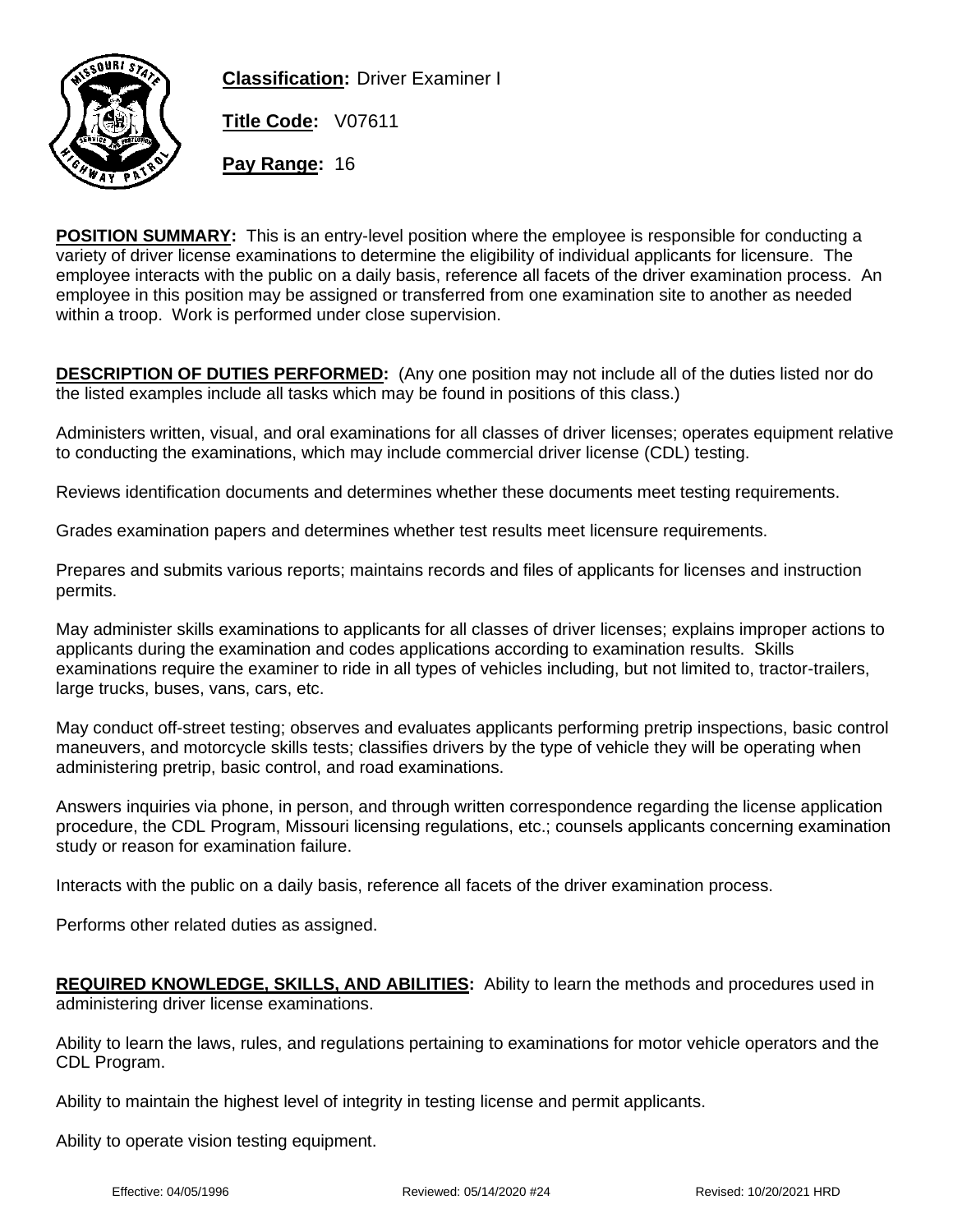## **Classification:** Driver Examiner I **Panel Account 2 Palmer I Palmer Palmer 2** Palmer Palmer Palmer 2

Ability to operate computer testing equipment.

Ability to lift and carry at least 50 pounds (testing equipment and materials).

Ability to maintain various records and files.

Ability to work indoors or outdoors in inclement weather for an extended period of time.

Ability to verbally answer inquiries and explain testing procedures to applicants applying for licensure.

Ability to work independently with general supervision.

Ability to set up testing site and operate testing equipment.

Ability to enter and exit vehicles including large trucks and buses to conduct CDL or other license examinations.

Ability to provide own transportation to and from various testing sites during normally scheduled working hours.

Ability to operate a motor vehicle in accordance with Missouri State Highway Patrol policy and State of Missouri statutes, to include any Patrol assigned vehicle with the responsibility for its upkeep and basic maintenance.

Ability to operate basic office equipment.

Ability to handle restricted and confidential information in a professional manner and maintain the information as such.

Ability to communicate in English clearly and concisely, both orally and in writing.

Ability to establish and maintain harmonious working relations with others.

Ability to work with material that may be of a sexual nature relating to criminal activity (e.g., written material, photographs, and/or verbal language, etc.).

Ability to work hours as assigned.

**MINIMUM EXPERIENCE AND EDUCATION REQUIRED:** (The following represents the minimum qualifications used to accept applicants, provided that equivalent substitution will be permitted in case of deficiencies in either experience or education.)

Possession of a high school diploma or equivalent.

**NECESSARY SPECIAL REQUIREMENTS:** Must never have been convicted of a felony or any crime involving moral turpitude or have any indictment or information pending for any offense involving moral turpitude.

Must be at least twenty-one years of age at the time of employment.

Must possess or obtain and maintain a valid driver license.